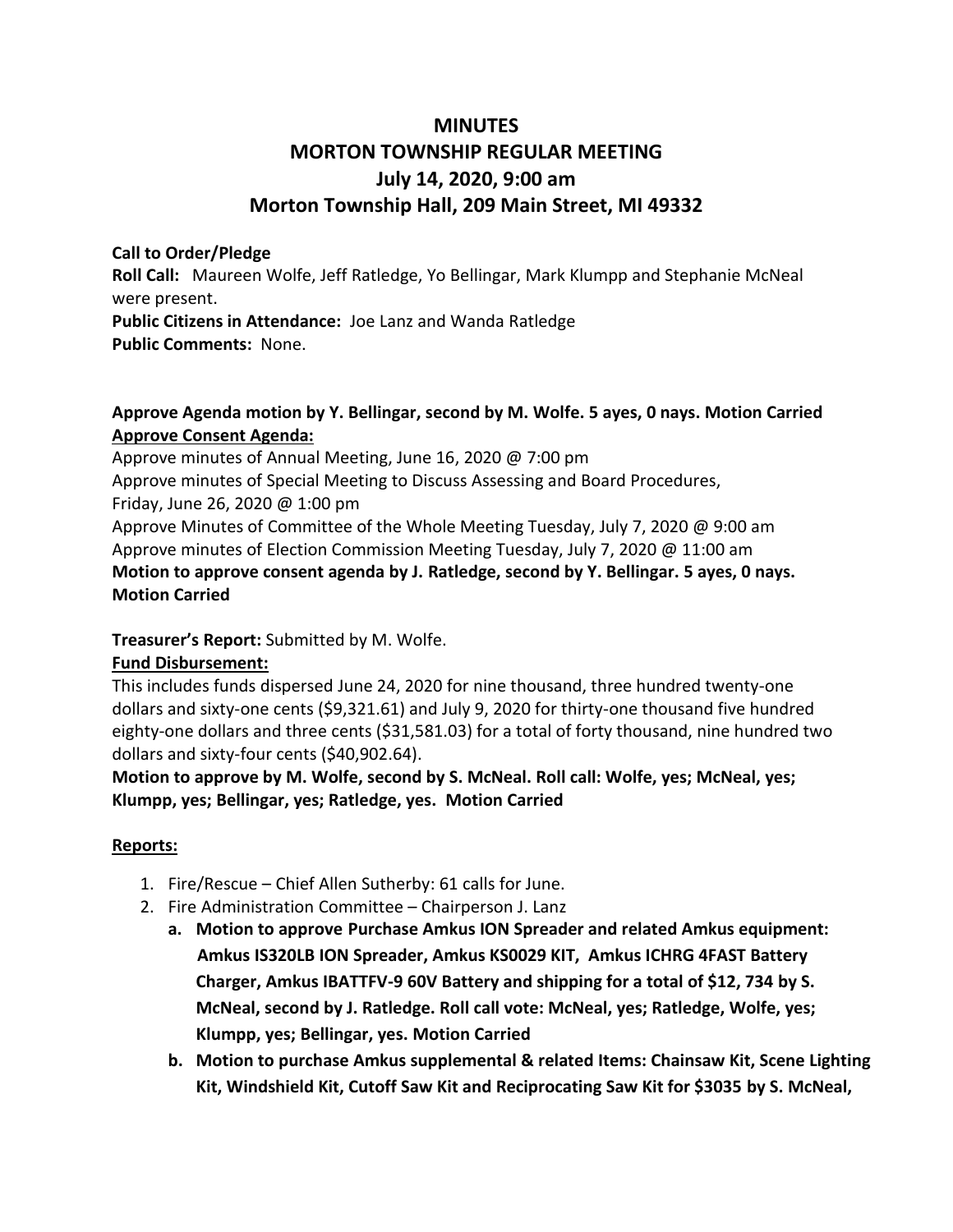**second by J. Ratledge. Roll call vote: McNeal, yes; Ratledge, yes; Klumpp, yes; Bellingar; Wolfe, yes. Motion Carried**

- **c. Motion to purchase Harrington Flex-lite suction hose at \$505 and TFT Low-level strainer at \$800 for use on Squad vehicle and \$148 for shipping for a total of \$1453 by S. McNeal, second by J. Ratledge. Roll call vote: McNeal, yes; Ratledge, yes; Wolfe, yes; Bellingar, yes; Klumpp, yes. Motion Carried**
- **d. Motion to purchase 13 Phenix TC1 Composite helmets with eye protection and underbrim snap for \$3970 by S. McNeal, second by J. Ratledge. Roll call vote: McNeal, yes; Ratledge, yes; Bellingar, yes; Klumpp, yes; Wolfe, yes. Motion Carried**
- **e. Motion to purchase PHOS-CHEK Class A Foam; 5-gallon pail, quantity of 48 pails for \$5520 by S. McNeal, second by Y. Bellingar. Roll call vote: McNeal, yes; Bellingar, yes; Wolfe, yes; Ratledge, yes; Klumpp, yes. Motion Carried**
- **f. Motion to purchase electronic door locks for four entrance doors at Station 1, to be same make and model as that purchased in January for front door; estimated price at \$895 each and extender to communicate with network for \$178 for a total of \$3758 by S. McNeal, second by M. Wolfe. Roll call vote: McNeal, yes; Wolfe, yes; Ratledge, yes; Klumpp, yes; Bellingar, yes. Motion Carried**
- g. Planning Commission J. Ratledge: Meeting tomorrow night at 6:30. Discussion items include CIP, political signs, building size of lots and travel trailers.
- h. Recreation Committee J. Lisuzzo: No report.

#### **New Business:**

- 1. **Motion to approve upgrade Carbonite to Power Plan 500 and the purchase of a Network Attached Storage Device not to exceed \$3000 by M. Wolfe, second by Y. Bellingar. Roll call vote: Wolfe, yes; Bellingar, yes; Klumpp, yes; Ratledge, yes; McNeal, yes. Motion Carried**
- 2. **Motion to accept bid from Greg Earle removal of tree between township hall and post office for \$825 by M. Wolfe, second by M. Klumpp. Roll call vote: Wolfe, yes; Klumpp, yes; McNeal, yes; Bellingar, yes; Ratledge, yes. Motion Carried**
- 3. **Motion to approve offer for Lot 7 for \$8640 plus closing costs in Morton Township Business Park by S. McNeal, second by J. Ratledge. Roll call vote: McNeal, yes; Ratledge, yes; Wolfe, yes; Bellingar, yes; Klumpp, yes. Motion Carried**
- 4. **Motion to approve Fire/Rescue Department Officers: Allen Sutherby, Chief Justin Todd, Battalion Chief Tim Visser, Battalion Chief Jeff Harvel, Captain CJ Monsivais, Captain Patrick Overzet, Captain Jill Ray, Medical Training Officer By S. McNeal, second by M. Wolfe. 5 ayes, 0 nays. Motion Carried**